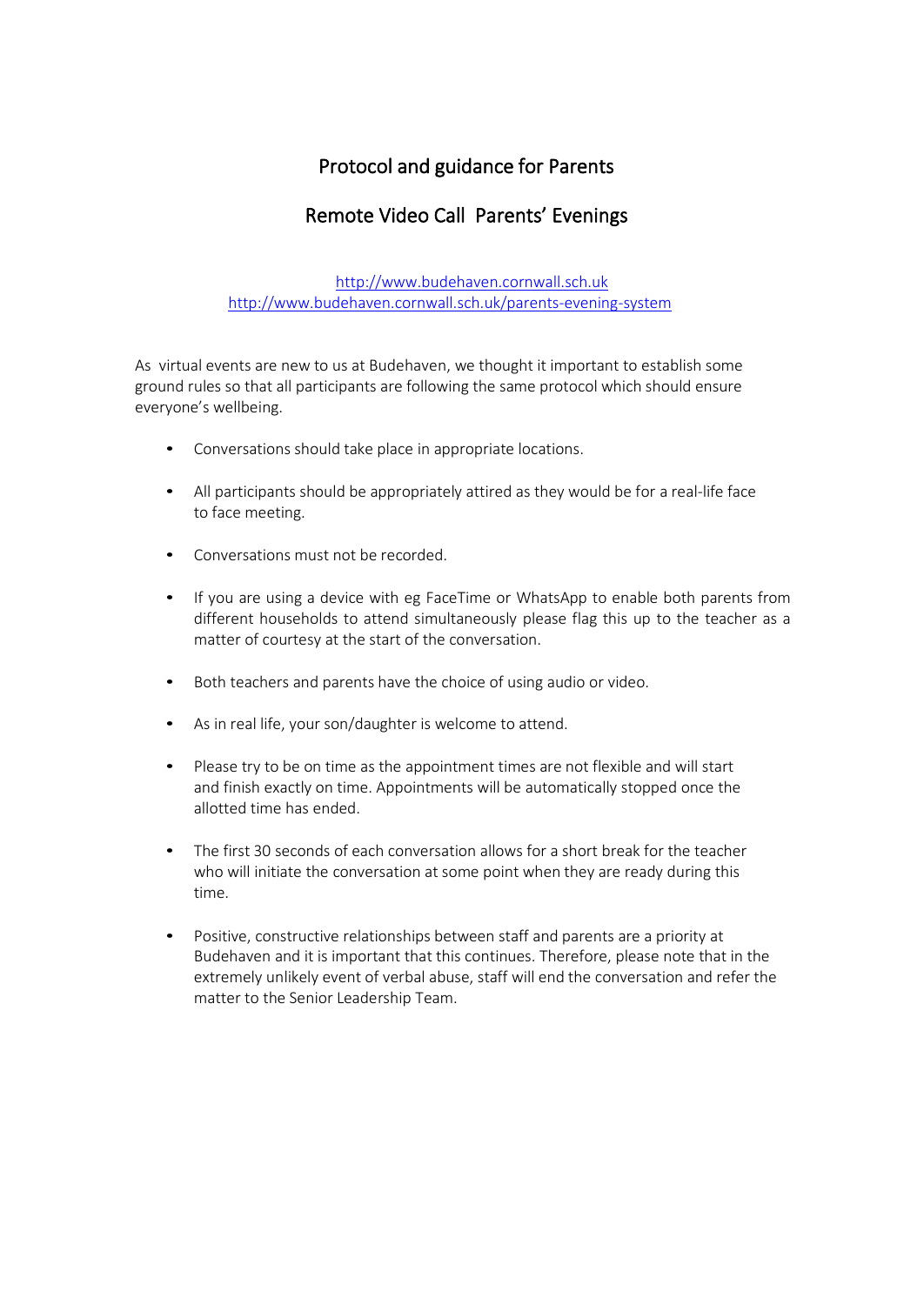## Advice

- School Cloud has been trialed extensively within school and therefore we anticipate things to run smoothly from the school site.
- Please read the guide carefully beforehand to ensure you are using a suitable browser.
- Try logging on up to an hour before if you can't see "Join Video Appointments" check as below.
- The same parent who made the appointments MUST be the one to log in as the appointments are linked to his/her details only and NOT to the other parent.
- Check the names match exactly what we have on the system.
- Check the email address in some instances the system shows that parents are sharing the same email address which you may have forgotten.
- Make sure your camera and microphone and volume are fully enabled in your settings and that you have allowed the system to access them.
- Better sound is achieved if only one person speaks (closely) to the microphone at a time.
- If one party loses connection please just wait whilst they log in again you should be able to resume the conversation.
- If there is a sound /display issue try clicking the microphone/camera icon off and on again.
- If there is still an issue try logging off and logging on again or try another device.
- If possible have a backup device ready for you to log on and use.
- We will respond to any technical difficulties as far as possible but please be forgiving in case of technical hitch. We are doing our best to make contact at this difficult time. If you miss a conversation with a teacher we can arrange for follow up calls to take place if you wish. (Please contact us via enquiries@budehaven.cornwall.sch.uk).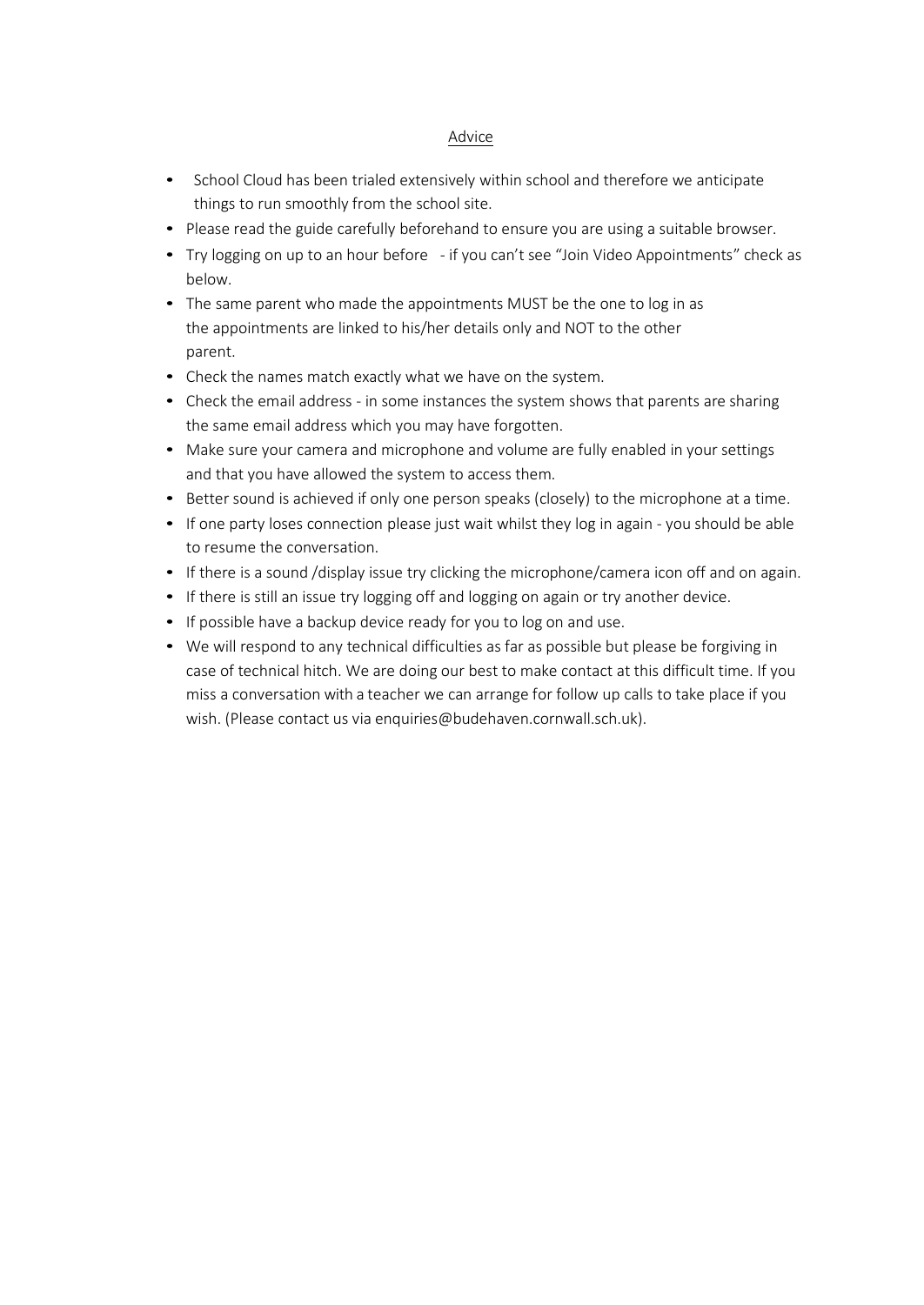### Howto attend your appointment

This article tells you what to do when your school has informed you that your appointments with teachers will be held via video call.

In order to make video calls you need to have as a minimum:

- a device with a microphone and speaker
- a compatible web browser: iPhone/iPad: Safari Android: Chrome or Firefox Windows: Chrome, Firefox or Edge (latest [version\)](https://www.microsoft.com/en-us/edge) Mac: Safari, Chrome or Firefox

We also recommend:

- Using your smartphone for video appointments. If you don't have a smartphone with a frontfacing camera, use a laptop or computer with a webcam.
- Using a headset (or earphones with a microphone) to reduce echo.

## How to attend your appointments via video call

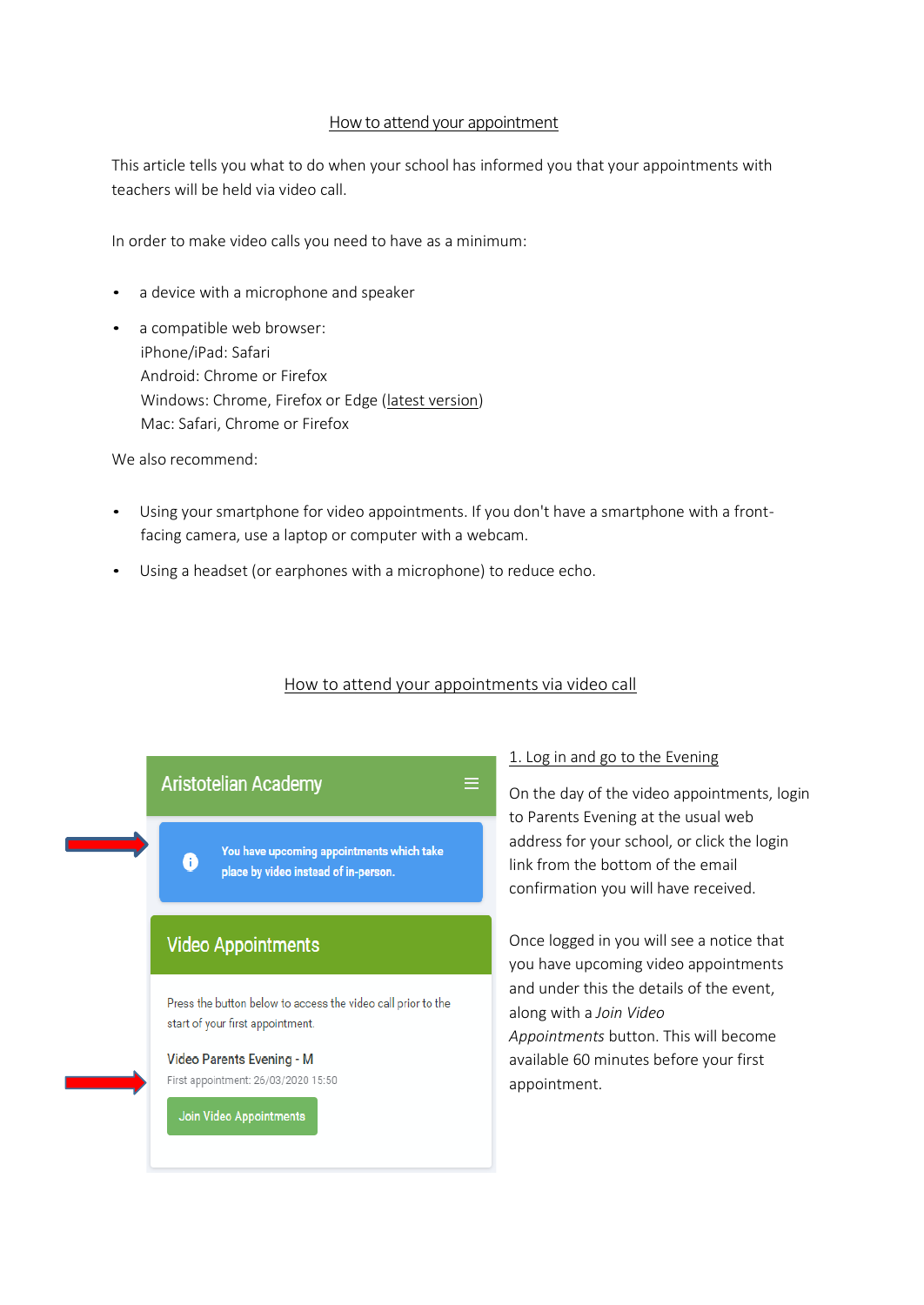

## 2. The Video Call screen

When you click *Join Video Appointments* the video call screen will be displayed. You may at this point be asked if you wish to allow access to your camera/microphone, in which case please click yes.

On this screen you can see the following:

• At the top left the teacher name (and subject details) for the current and next appointment

• At the top right a countdown to the start of the appointment.

• At the bottom the controls for the microphone and camera (once a teacher is available or you are in a call these also show a pick up and hang up button).

• In the middle, when your appointment is due to start, the *Start Appointment* button.

Keep scrolling down!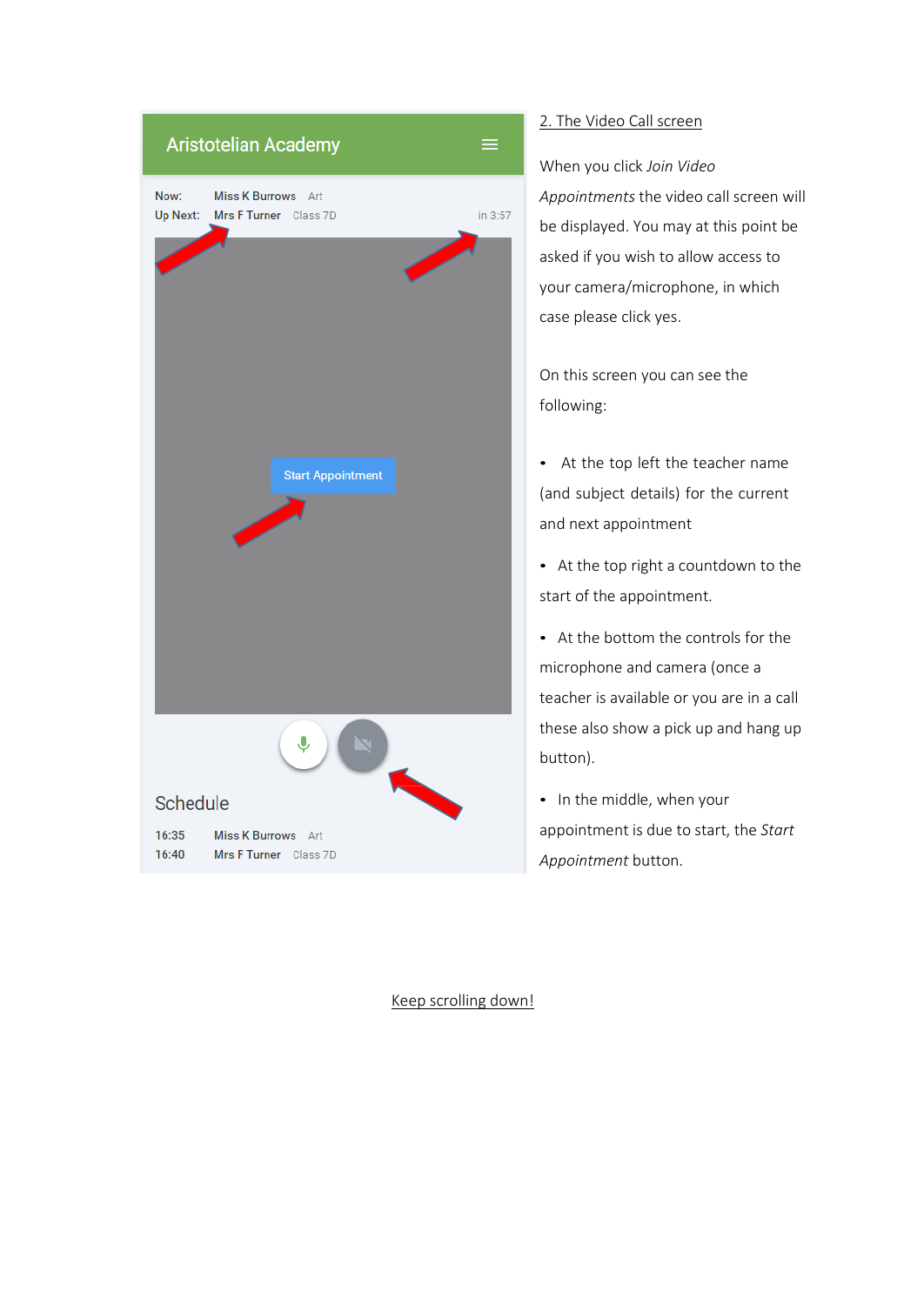## 3. Making a call



Click the *Start Appointment* button. You will see yourself in the bottom right corner of the screen (unless you have no camera, or have chosen to turn it off). If the teacher has not yet joined you will see a notice to that effect in the centre of the screen.

When a teacher joins a call you will see them in the main part of the screen - or hear them, if they have no camera (or have turned it off) - and can start you discussion with them.

You will also see the remaining time for the appointment counting down in the blue bar at the top of the screen.

If you lose access to the system for some reason during the call, log in again and click *Start Appointment* on the video call screen. As long as the teacher is still in the call this will let you continue with the appointment (this is the same for the teacher if they lose their access).

When the countdown in the blue bar stops the appointment time is over and the call will automatically end.

Note that if you or the teacher are late, or leave and rejoin the call, it does not reset the timer. The appointment will always end at the scheduled time.